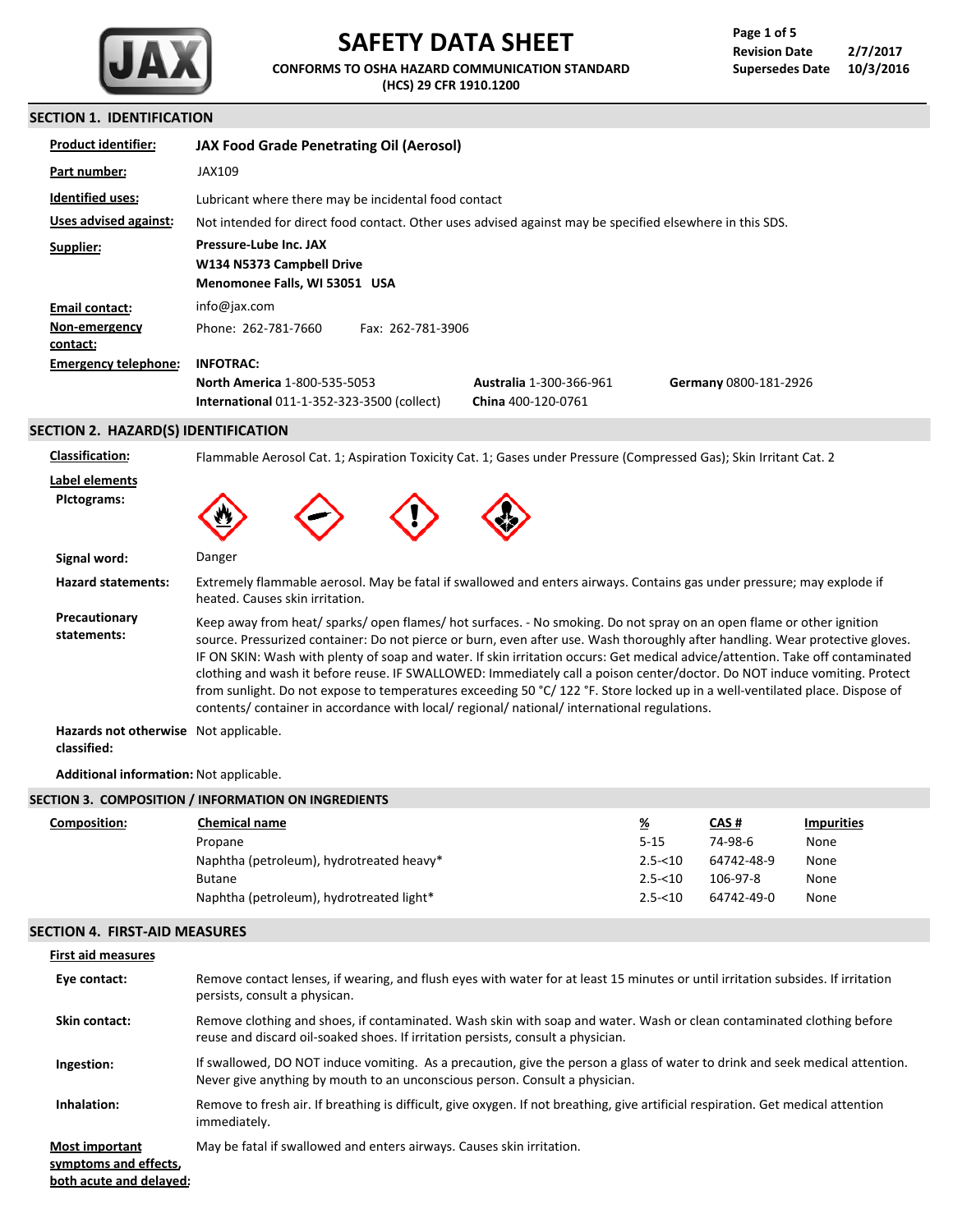**Indication of any** No further relevant information available.

**immediate medical attention and special treatment available:**

**General information:** No further relevant information available.

#### **SECTION 5. FIRE-FIGHTING MEASURES**

| Suitable extinguishing<br>media:          | Extinguishing media include dry chemical, alcohol foam, and carbon dioxide. Do not use direct stream of water. Water may be<br>used to keep fire-exposed containers cool. |
|-------------------------------------------|---------------------------------------------------------------------------------------------------------------------------------------------------------------------------|
| <b>Unsuitable</b><br>extinguishing media: | Do not use direct stream of water.                                                                                                                                        |
| <b>Specific hazards:</b>                  | Extremely flammable aerosol. Pressure build-up due to heat exposure may cause containers to rupture. Use water spray to<br>keep containers cool.                          |
| <b>Advice for firefighters:</b>           | Firefighters should wear full protective gear, including helmet. Use supplied-air breathing equipment for enclosed or confined<br>space or as otherwise needed.           |

## **SECTION 6. ACCIDENTAL RELEASE MEASURES**

| Personal precautions,<br>protective equipment<br>and emergency<br>procedures: | In the event of a spill or accidental release, notify relevant authorities in accordance with all applicable regulations. Keep<br>away from ignition sources. Wear protective equipment. Keep unprotected persons away.                                                                                                                                                                                                                                                                                                                                         |
|-------------------------------------------------------------------------------|-----------------------------------------------------------------------------------------------------------------------------------------------------------------------------------------------------------------------------------------------------------------------------------------------------------------------------------------------------------------------------------------------------------------------------------------------------------------------------------------------------------------------------------------------------------------|
| Environmental<br>precautions:                                                 | Prevent entry into sewers, waterways or confined areas by diking or impounding. Dike far ahead of spill for later recovery and<br>disposal. Advise authorities if the product has entered or may enter sewers, watercourses, or extensive land areas.                                                                                                                                                                                                                                                                                                           |
| <b>Methods for</b><br>containment and<br>cleaning up                          | Land spill: Stop leak if you can do so without risk. Recover free product using non-sparking tools. Add sand, earth, or other<br>suitable absorbent material to the spill area. Recover by pumping or with suitable absorbents. Dispose of in accordance with<br>national and/or local regulations relating to waste disposal.<br>Water spill: Stop leak if you can do so without risk. Confine the spill immediately with booms. Remove from the surface by<br>skimming or with suitable absorbents. Seek the advice of a specialist before using dispersants. |
| SECTION 7.  HANDLING AND STORAGE                                              |                                                                                                                                                                                                                                                                                                                                                                                                                                                                                                                                                                 |

| <b>Precautions for safe</b> | Keep away from heat and direct sunlight. Keep away from ignition sources - Do not smoke. Protect against electrostatic          |
|-----------------------------|---------------------------------------------------------------------------------------------------------------------------------|
| handling:                   | discharges. Ensure good ventilation/exhaustion at the workplace.                                                                |
| <b>Conditions for safe</b>  | Store in a cool, dry place in tightly sealed containers. Store out of direct sunlight. Observe official regulations on storing  |
| storage, including any      | packagings with pressurized containers. Store away from oxidizing agents. Do not store near heat, sparks, open flame, pilot     |
| incompatibilities:          | lights, static electricity, or other sources of ignition. Do not store where temperature may exceed 49°C (120°F). Rotate stock. |

## **SECTION 8. EXPOSURE CONTROLS / PERSONAL PROTECTION**

| Workplace exposure           | <b>Chemical name</b>                                                                                                                                                                                                                                                                                                                                                                    | <b>Exposure limit and source</b>                      |  |
|------------------------------|-----------------------------------------------------------------------------------------------------------------------------------------------------------------------------------------------------------------------------------------------------------------------------------------------------------------------------------------------------------------------------------------|-------------------------------------------------------|--|
| limits:                      | Propane                                                                                                                                                                                                                                                                                                                                                                                 | 1000 ppm, TWA, OSHA PEL                               |  |
|                              | Naphtha (petroleum), hydrotreated heavy*                                                                                                                                                                                                                                                                                                                                                | Not available                                         |  |
|                              | <b>Butane</b>                                                                                                                                                                                                                                                                                                                                                                           | Long-term value = $1810 \text{ mg/m}^3$ , 750 ppm     |  |
|                              |                                                                                                                                                                                                                                                                                                                                                                                         | Short-term value = $1450$ mg/m <sup>3</sup> , 600 ppm |  |
|                              | Naphtha (petroleum), hydrotreated light*                                                                                                                                                                                                                                                                                                                                                | 1400 mg/m <sup>3</sup> , 8h, ACGIH                    |  |
| <b>Exposure controls</b>     |                                                                                                                                                                                                                                                                                                                                                                                         |                                                       |  |
| <b>Engineering controls:</b> | Provide exhaust ventilation or other engineering controls to keep the airborne concentration of vapors below their respective<br>occupational exposure limits.                                                                                                                                                                                                                          |                                                       |  |
| <b>Ventilation:</b>          | Use in a well-ventilated area. See Engineering Controls.                                                                                                                                                                                                                                                                                                                                |                                                       |  |
| Personal hygiene:            | Wash skin thoroughly after contact, before breaks and meals and at the end of the work period. Product is readily removed<br>from skin by waterless hand cleaners followed by washing thoroughly with soap and water.                                                                                                                                                                   |                                                       |  |
| Eye protection:              | Chemical splash goggles or face shield in compliance with OSHA regulations are advised when eye contact may occur.                                                                                                                                                                                                                                                                      |                                                       |  |
| Hand protection:             | Any lined non-permeable rubber gloves.                                                                                                                                                                                                                                                                                                                                                  |                                                       |  |
|                              | Respiratory protection: Use with adequate ventilation. Respiratory protective equipment is not normally required where there is adequate natural or<br>local exhaust ventilation to control exposure. In case of insufficient ventilation, wear suitable respiratory equipment. A<br>NIOSH/MSHA-approved air-supplied respirator is advised in absence of proper environmental control. |                                                       |  |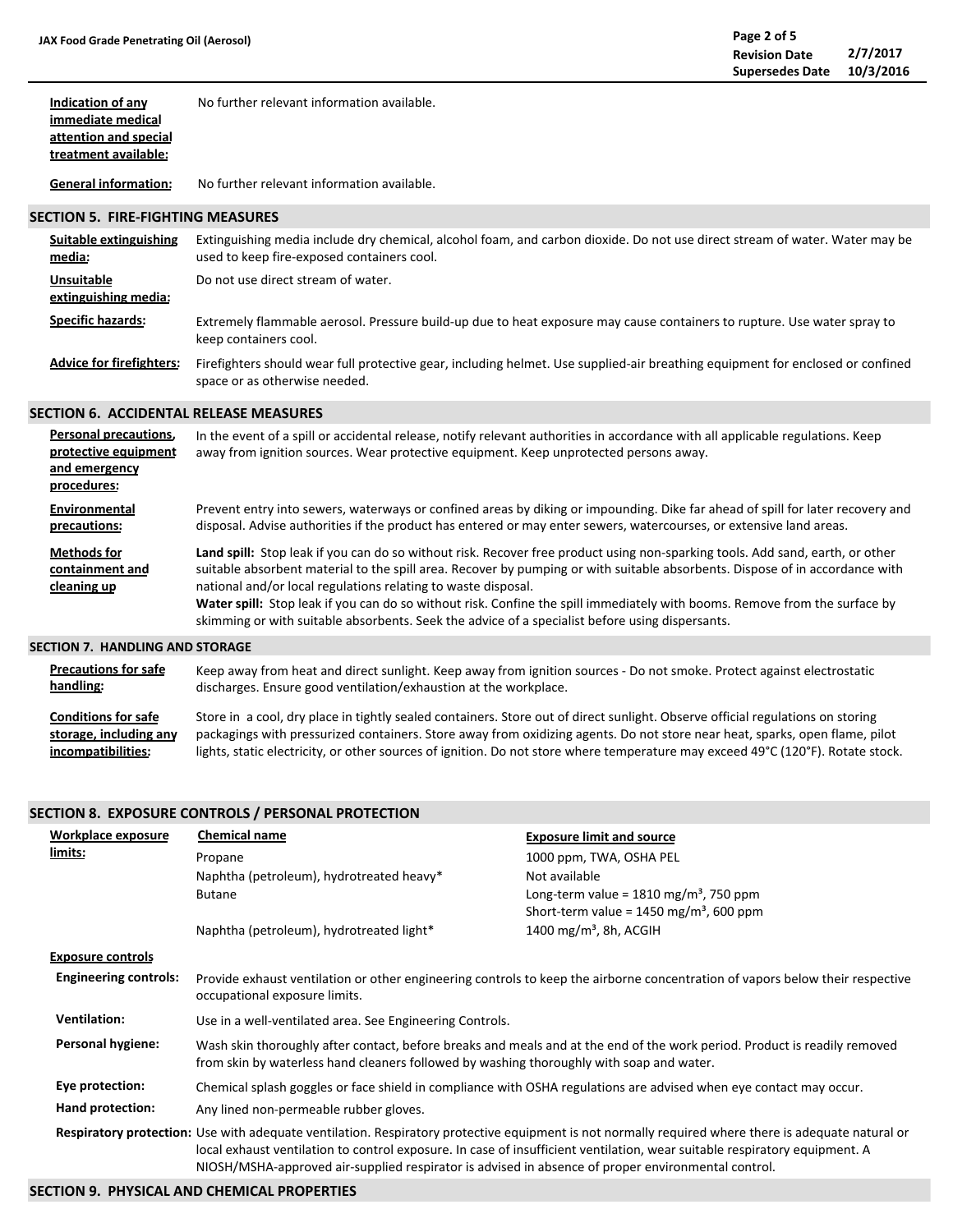| Appearance / odor:                      | Light amber color with petroleum odor                                          | Upper flammability limit:                          | Not available  |
|-----------------------------------------|--------------------------------------------------------------------------------|----------------------------------------------------|----------------|
|                                         |                                                                                | Lower flammability limit:                          | Not available  |
| <b>Physical state:</b>                  | Liquid and compressed gas in an aerosol can                                    | Vapor pressure:                                    | Not available  |
| <b>Odor threshold:</b>                  | Not available                                                                  | Vapor density:                                     |                |
| pH:                                     | Not available                                                                  |                                                    | Not available  |
| Melting / freezing point: Not available |                                                                                | <b>Relative density:</b>                           | 0.86 (typical) |
| Initial boiling point                   | Not available                                                                  |                                                    |                |
| and boiling range:                      |                                                                                | Solubility in water:                               | Not available  |
| Flash point:                            | Not available, but product is classified as an<br>extremely flammable aerosol. | <b>Partition coefficient</b><br>(n-octanol/water): | Not available  |
| <b>Evaporation rate:</b>                | Not available                                                                  | <b>Autoignition temperature:</b>                   | Not available  |
| Flammability (solid, gas):              | Extremely flammable aerosol                                                    | <b>Decomposition temperature:</b> Not available    |                |
|                                         |                                                                                | Viscosity:                                         | Not available  |

## **SECTION 10. STABILITY AND REACTIVITY**

| Reactivity:                                    | Not reactive under normal conditions.                                                                                                                                                                                                    |
|------------------------------------------------|------------------------------------------------------------------------------------------------------------------------------------------------------------------------------------------------------------------------------------------|
| <b>Chemical stability:</b>                     | Stable under recommended conditions.                                                                                                                                                                                                     |
| Possibility of<br>hazardous reactions:         | Hazardous reactions are not expected to occur.                                                                                                                                                                                           |
| <b>Conditions and</b><br>materials to avoid:   | Keep away from heat, sparks, open flames and other sources of ignition. Keep out of direct sunlight. Avoid contact with<br>strong acids, alkalies, and oxidizers such as liquid chlorine, other halogens, hydrogen peroxide, and oxygen. |
| <b>Hazardous</b><br>decomposition<br>products: | Carbon monoxide and carbon dioxide.                                                                                                                                                                                                      |

# **SECTION 11. TOXICOLOGICAL INFORMATION**

## **Information on likely routes of exposure**

| Eye contact:                                     | No known significant effects or critical hazards.                                                                                          |                         |                                 |  |  |
|--------------------------------------------------|--------------------------------------------------------------------------------------------------------------------------------------------|-------------------------|---------------------------------|--|--|
| Skin contact:                                    | Causes skin irritation.                                                                                                                    |                         |                                 |  |  |
| Inhalation:                                      | May be fatal if swallowed and enters airways.                                                                                              |                         |                                 |  |  |
| Ingestion:                                       | May be fatal if swallowed and enters airways.                                                                                              |                         |                                 |  |  |
| Component                                        | <b>Components</b>                                                                                                                          | $\underline{LD}_{50}$   | $LC_{50}$                       |  |  |
| information:                                     | Propane                                                                                                                                    | Not available           | Not available                   |  |  |
|                                                  | Naphtha (petroleum), hydrotreated heavy*                                                                                                   | >5000 mg/kg (oral, rat) | Not available                   |  |  |
|                                                  | <b>Butane</b>                                                                                                                              | Not available           | 658 mg/l/4h (inhalation, rat)   |  |  |
|                                                  | Naphtha (petroleum), hydrotreated light*                                                                                                   | >5000 mg/kg (oral, rat) | >73.5 mg/l/4h (inhalation, rat) |  |  |
|                                                  | Information on physical, chemical and toxicological effects                                                                                |                         |                                 |  |  |
| Symptoms:                                        | See Section 4 of this SDS for symptoms.                                                                                                    |                         |                                 |  |  |
|                                                  | Delayed and immediate effects, and chronic effects, from short and long-terms exposure                                                     |                         |                                 |  |  |
| <b>Effects:</b>                                  | May be fatal if swallowed and enters airways. Causes skin irritation.                                                                      |                         |                                 |  |  |
| Carcinogenicity:                                 | No component of this product present at levels greater than or equal to 0.1% is identified as a known or anticipated<br>carcinogen by NTP. |                         |                                 |  |  |
| <b>Numerical measures of</b><br><u>toxicity:</u> | Not determined                                                                                                                             |                         |                                 |  |  |
| <b>SECTION 12. ECOLOGICAL INFORMATION</b>        |                                                                                                                                            |                         |                                 |  |  |
| <b>Ecotoxicity:</b>                              | Not available                                                                                                                              |                         |                                 |  |  |
|                                                  |                                                                                                                                            | 1/F1C                   |                                 |  |  |

Not available Not available

| Component           | <b>Components</b>                        | $L(E)C_{50}$ |
|---------------------|------------------------------------------|--------------|
| <u>information:</u> | Propane                                  | Not ava      |
|                     | Naphtha (petroleum), hydrotreated heavy* | Not ava      |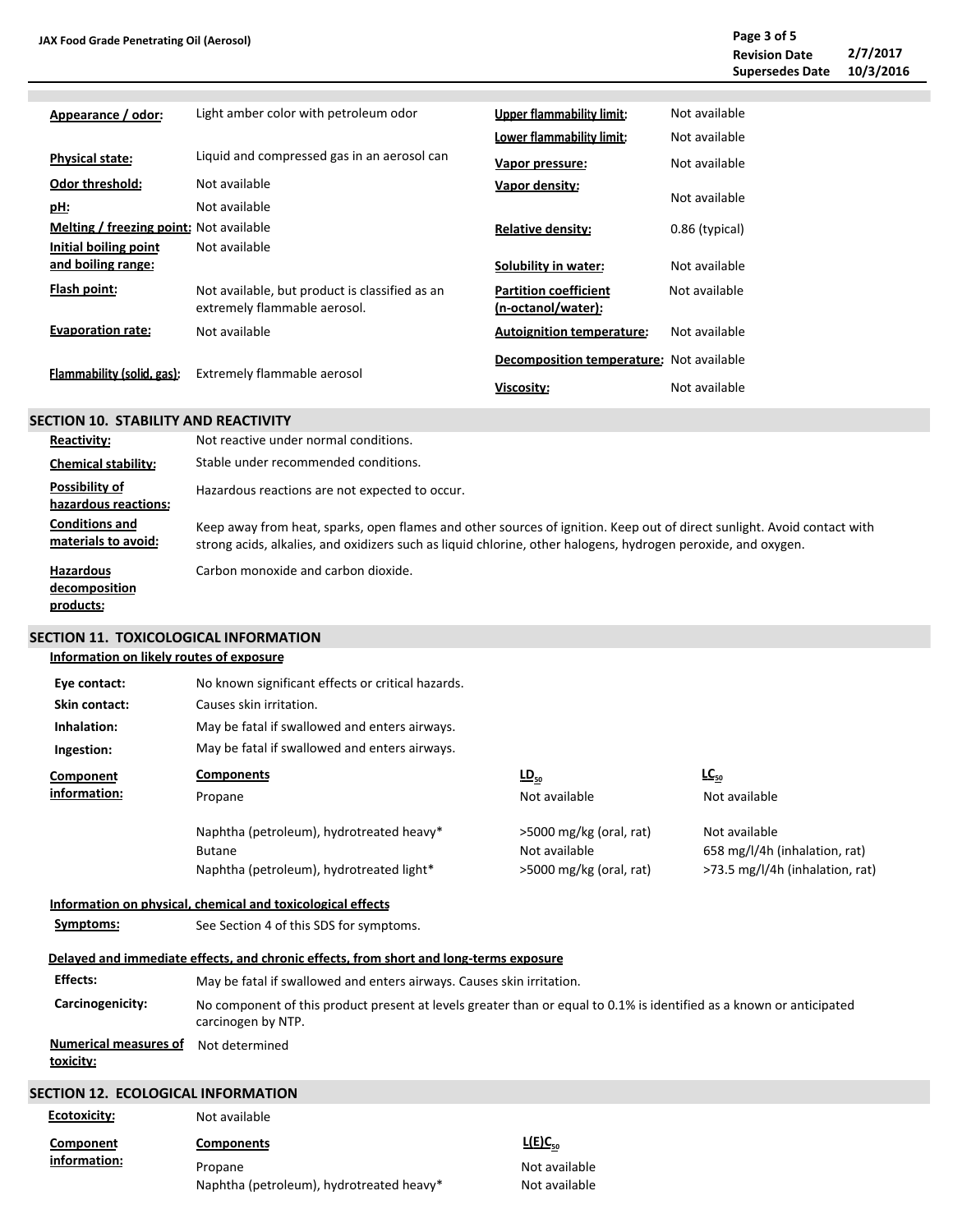**potential:**

**Mobility in soil: Persistence and degradability: Bioaccumulative** Not determined Not determined Butane Naphtha (petroleum), hydrotreated light\* Not available

**Other adverse effects:** Not determined

#### **SECTION 13. DISPOSAL CONSIDERATIONS**

**Waste treatment methods:** Disposal must be in accordance with current applicable laws and regulations, and material characteristics at time of disposal. Consult national or regional authorities for proper disposal and reporting procedures.

Not available

1.5 mg/l/48h (daphnia magna)

### **SECTION 14. TRANSPORTATION INFORMATION**

**Packing** Dangerous goods descriptions may not reflect package size, quantity, end-use or region-specific exceptions that can be applied to shipments. Consult shipping documents for material-specific descriptions.

|                    | <b>Proper Shipping Name:</b> | <b>UN Number:</b> | Hazard<br>Class: | Packing<br>Group: | <b>Remarks:</b>                                                                                                                                     |
|--------------------|------------------------------|-------------------|------------------|-------------------|-----------------------------------------------------------------------------------------------------------------------------------------------------|
| <b>U.S. D.O.T.</b> | Aerosols, flammable          | UN1950            | 2.1              | None              | Refer to Code of Federal Regulations, Title 49 (49 CFR) for<br>additional information on provisions, packaging, and Limited<br>Quantity exceptions. |
| <b>ADR/RID</b>     | Aerosols, flammable          | UN1950            | 2.1              | None              | Tunnel Restriction D                                                                                                                                |
| <b>IMDG</b>        | Aerosols, flammable          | UN1950            | 2.1              | None              | None                                                                                                                                                |
| <b>IATA</b>        | Aerosols, flammable          | UN1950            | 2.1              | None              | None                                                                                                                                                |

## **SECTION 15. REGULATORY INFORMATION**

|  | <b>U.S. Federal Regulations</b> |  |
|--|---------------------------------|--|
|  |                                 |  |

| <b>SARA Section 302</b><br><b>Extremely Hazardous</b><br>Substances: | This product contains greater than 1.0% of the following chemical(s) on the SARA Extremely Hazardous Substances List:<br>None                                                                |  |  |  |  |  |
|----------------------------------------------------------------------|----------------------------------------------------------------------------------------------------------------------------------------------------------------------------------------------|--|--|--|--|--|
| <b>SARA Section 304</b><br><b>CERCLA Hazardous</b><br>Substances:    | Release of the following chemical(s) at quantities equal to or greater than the reportable quantities (RQ), is subject to<br>reporting to the National Response Center under CERCLA:<br>None |  |  |  |  |  |
| <b>Chemicals:</b>                                                    | SARA Section 313 Toxic This product contains the following chemical(s) listed in Section 313 at or above the de minimis concentrations:<br><b>None</b>                                       |  |  |  |  |  |
| <b>TSCA Inventory:</b>                                               | All components of this material are on the U.S. TSCA Inventory.                                                                                                                              |  |  |  |  |  |
| <b>U.S. State Regulations</b>                                        |                                                                                                                                                                                              |  |  |  |  |  |
| <b>California Proposition</b><br>65 Status:                          | This product does not contain chemical(s) known to the State of California to cause birth defects or other reproductive harm.                                                                |  |  |  |  |  |
| California<br><b>Proposition 65</b><br><b>Listed Components:</b>     | None                                                                                                                                                                                         |  |  |  |  |  |
| <b>International Regulations</b>                                     |                                                                                                                                                                                              |  |  |  |  |  |
| Canada:                                                              | This product has been classified in accordance with the hazard criteria of WHMIS 2015 and the SDS contains all of the<br>information required by those regulations.                          |  |  |  |  |  |
| Japan MITI:                                                          | Not available                                                                                                                                                                                |  |  |  |  |  |
| Australia:                                                           | Not available                                                                                                                                                                                |  |  |  |  |  |
| Switzerland:                                                         | Not available                                                                                                                                                                                |  |  |  |  |  |
| SECTION 16. OTHER INFORMATION                                        |                                                                                                                                                                                              |  |  |  |  |  |
| <b>Sections Revised:</b>                                             | Sections 2, 3, 4, 8, 11 and 12.                                                                                                                                                              |  |  |  |  |  |
| <b>Revision Date:</b>                                                | 2/7/2017                                                                                                                                                                                     |  |  |  |  |  |

The information and recommendations contained herein are, to the best of Pressure-Lube Inc. JAX's knowledge and belief, accurate and reliable as of the